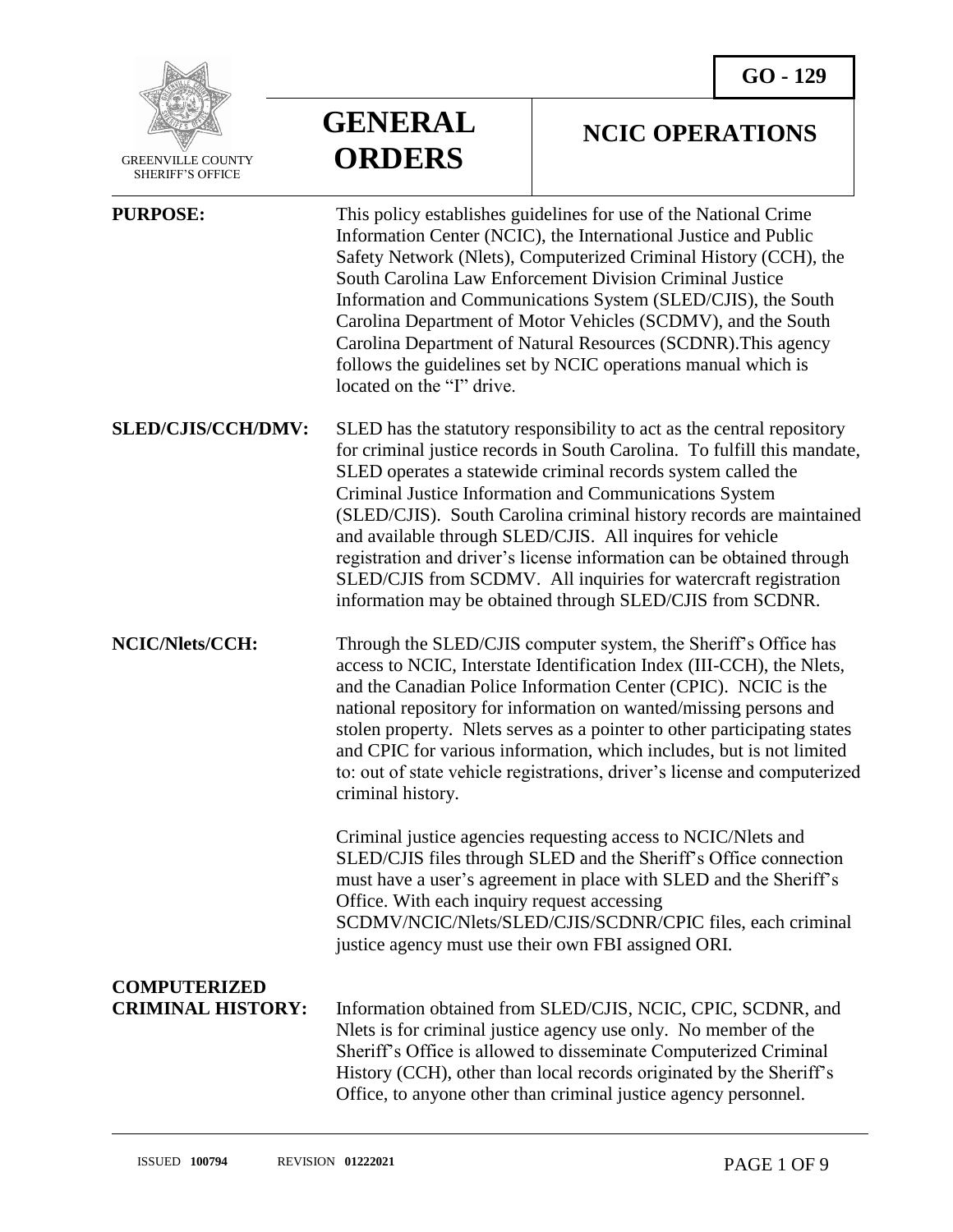Under state law, only SLED/CJIS can release criminal records from another agency.

**CRIMINAL HISTORIES ON WEAPONS VIOLATORS –** The following procedures apply to running firearm inquiries using MKE QNP which checks NCIC, III, and NICS Indicia on individuals found in illegal possession of a firearm:

- 1. If the offender is an adult, request a criminal firearm history using MKE QNP to determine previous felony convictions and/or crimes of violence.
- 2. If the history indicates no felony convictions or convictions for a crime of violence (see General Order 203, RELEASE/RETURN OF FIREARMS), a Code-4 (Miscellaneous Incident Report) is to be completed with a case number, the person's name, weapon type/serial number, and location.
- 3. Supervisors are to forward Code-4 reports documenting criminal history requests to Communications for filing with the Request for Criminal History form for audit purposes.

## **DRIVER'S LICENSE / VEHICLE**

**SLED/CJICS** 

**REGISTRATION:** Driver's license and vehicle registration information obtained through SLED/CJIS is not to be disseminated to anyone other than criminal justice agency personnel. Under State law, this information is available to the public through SCDMV.

**TERMINALS:** Only persons certified through NCIC can operate SLED/CJIS system terminals. Operators must be certified within six months of assignment and are required to reaffirm every two years. This certification also includes Security Awareness Training.

> Basic Security Awareness training is required within six months of initial assignment for all personnel who have unescorted access to a SLED/CJIS physically secure work area and are required to reaffirm every two years.

SLED requires the Sheriff to appoint a Terminal Agency Coordinator (TAC). TAC responsibilities:

- 1. System security access.
- 2. Training, certification, recertification of terminal operators, and additional security awareness training as well as maintain all training records.
- 3. Coordination with SLED on system changes or updates.
- 4. Must attend all mandatory meetings and conferences.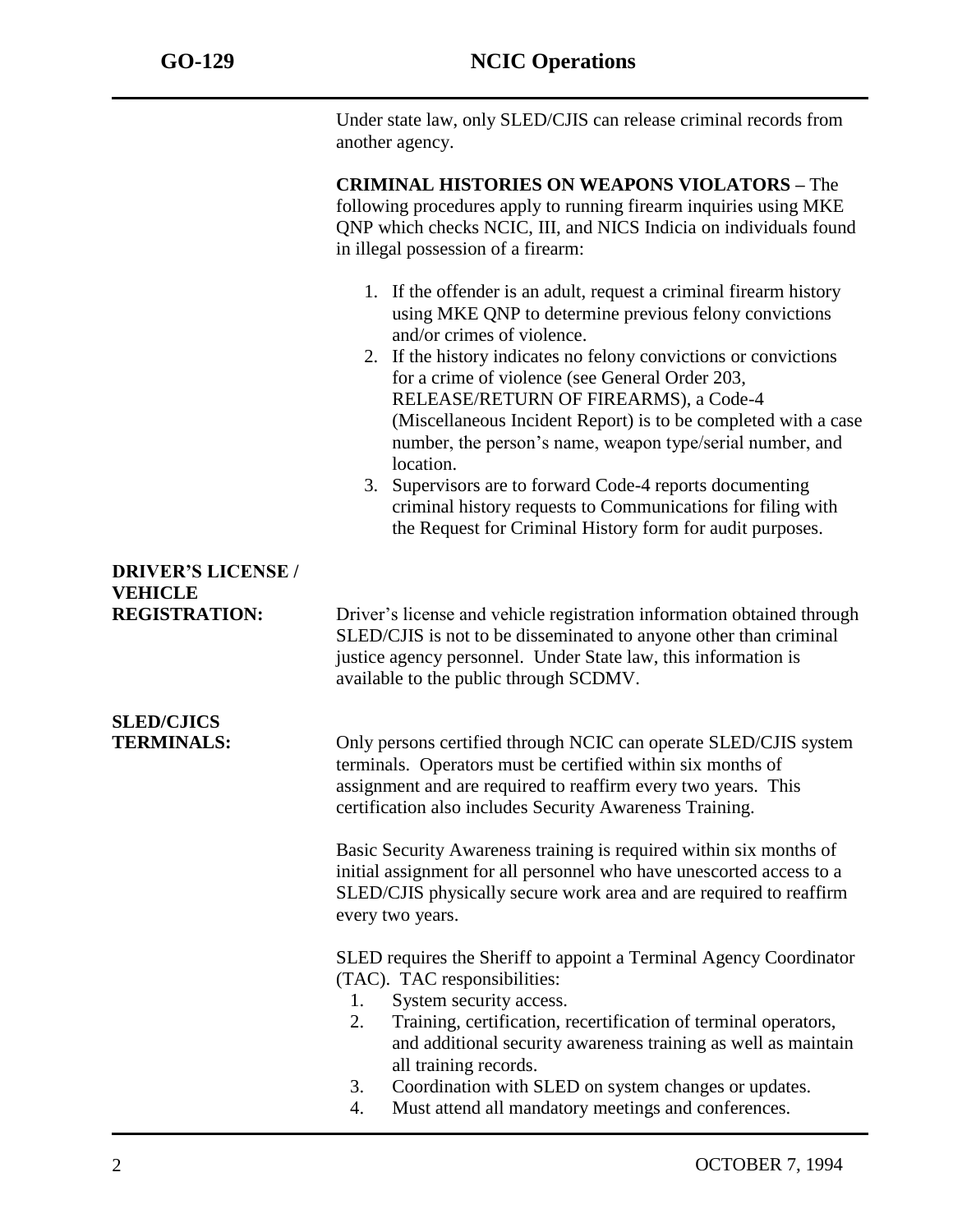|                        | Responsible for SLED/FBI audits of departments that utilize<br>5.<br>NCIC.                                                                                                                                                                                                                                                                                                                                                                                                                                                                                                                                                                 |
|------------------------|--------------------------------------------------------------------------------------------------------------------------------------------------------------------------------------------------------------------------------------------------------------------------------------------------------------------------------------------------------------------------------------------------------------------------------------------------------------------------------------------------------------------------------------------------------------------------------------------------------------------------------------------|
|                        | Ensure compliance with national, state, and local NCIC<br>6.<br>policies, rules, and regulations.                                                                                                                                                                                                                                                                                                                                                                                                                                                                                                                                          |
|                        | Ensure distribution of material within department to<br>7.<br>appropriate personnel.                                                                                                                                                                                                                                                                                                                                                                                                                                                                                                                                                       |
|                        | 8.<br>Maintain communication with the CSO and other local TACs.                                                                                                                                                                                                                                                                                                                                                                                                                                                                                                                                                                            |
|                        | Perform the monthly validations on the department's records.<br>9.                                                                                                                                                                                                                                                                                                                                                                                                                                                                                                                                                                         |
|                        | 10.<br>Function as liaison for the department and attend mandated<br>NCIC audits.                                                                                                                                                                                                                                                                                                                                                                                                                                                                                                                                                          |
|                        | 11.<br>Responsible for deleting all users' access and passwords per<br>FBI CJIS Security Policy.                                                                                                                                                                                                                                                                                                                                                                                                                                                                                                                                           |
|                        | 12.<br>Must be NCIC certified to the level of functionality assigned<br>to agency.                                                                                                                                                                                                                                                                                                                                                                                                                                                                                                                                                         |
|                        | Each agency must maintain a manual dissemination log if inquiries<br>are made for any other criminal justice agency.                                                                                                                                                                                                                                                                                                                                                                                                                                                                                                                       |
| <b>NCIC ENTRY:</b>     | Persons and property are entered into NCIC on a daily basis. To<br>maintain consistency and accuracy in this process, this policy outlines<br>NCIC guidelines.                                                                                                                                                                                                                                                                                                                                                                                                                                                                             |
| <b>WANTED PERSONS:</b> | A wanted person can be entered into NCIC for any felony or serious<br>misdemeanor warrant and extradition or limitations to extradition<br>have been decided. The main purpose of entering wanted persons into<br>NCIC is to extradite them back to this jurisdiction, if arrested out of<br>state. Subjects can also be entered into NCIC using NOEX, meaning<br>no extradition is warranted outside the state. Extradition limitations<br>are to be noted in the entry. Not all criminal acts are extraditable<br>offenses. Before NCIC entry, deputies or investigators are to confirm<br>extradition through the extradition deputies. |
|                        | To ensure "wanted" person NCIC entries are accurate and complete,<br>the following supporting documentation is to accompany a completed<br><b>NCIC Wanted Persons Entry Worksheet:</b><br>1. Incident Report                                                                                                                                                                                                                                                                                                                                                                                                                               |
|                        | 2. Arrest Warrant                                                                                                                                                                                                                                                                                                                                                                                                                                                                                                                                                                                                                          |
|                        | 3. Identification Pack, if available                                                                                                                                                                                                                                                                                                                                                                                                                                                                                                                                                                                                       |
|                        | 4. Any other pertinent identification information, to include a<br>computerized criminal history and driver's license record.                                                                                                                                                                                                                                                                                                                                                                                                                                                                                                              |
|                        | The Support Division is the designated location for reviewing<br>requests for wanted person NCIC entries. The Support Division /<br>Case Analyst receives completed NCIC wanted Person Worksheets<br>and supporting documentation.                                                                                                                                                                                                                                                                                                                                                                                                         |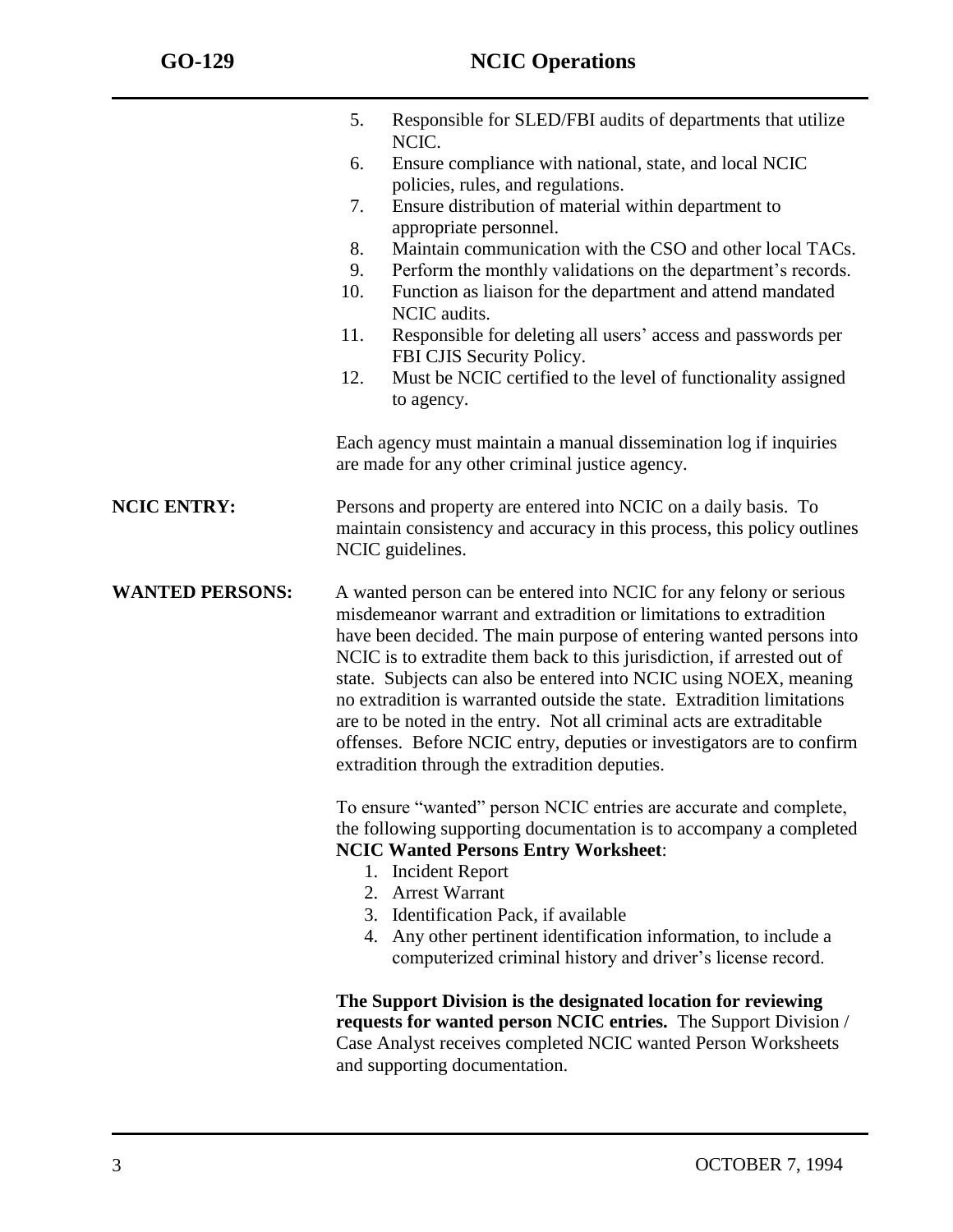The Case analyst verifies paperwork for accuracy, signs the worksheet to validate entry, and forwards the worksheet and supporting documentation to a Support Division NCIC certified operator on duty. If not available, the paperwork can be forwarded for entry to the on duty NCIC operator in Communications. If the case analyst is not available to validate entries, a Support Division supervisor will validate and forward paperwork to either an on duty Support Division NCIC operator or the NCIC operator in Communications.

**Teletype or other NCIC certified operator** - The operator uses supporting documentation to enter the wanted person onto NCIC. The operator will run a computerized criminal history and drivers' license, if not provided. The operator will enter the wanted person, make all necessary additions to pack the NCIC record and obtain a printout of the completed entry by running an inquiry of the person entered. A  $2<sup>nd</sup>$  party check will be performed by an additional NCIC operator to determine accuracy.

The entry, additions, printout, and supporting documentation will be attached to the NCIC Wanted Persons Entry worksheet to be retained by NCIC Operations for operation and audit purposes.

**Evening / Weekend Entries** – During non-business hours, the on duty Communications Teletype Operator enters wanted persons into NCIC. Entry requires a NCIC Wanted Persons Worksheet completed by the requesting deputy, a copy of the arrest warrant, incident report, the wanted person's ID pack, if available, and any other pertinent identification information to include a copy of a computerized criminal history and driver's license. After entry, the worksheet, entry paperwork, and supporting documents are left in the NCIC box for a second party check by the NCIC Operations Center.

The Support Division Case Analyst or supervisor will perform a third party check of the entry pack and the NCIC entry before filing. Necessary updates are made where needed. The NCIC Entry information (NCIC #, Operator, entry date and time) is documented in VConnect under the warrant entry.

# **PROTECTION**

#### **ORDERS: The Sheriff's Office receives five forms of protection orders for entry into NCIC:**

- 1. Family Court Orders of Protection.
- 2. Family Court Civil Restraining Orders
- 3. Magistrate Court Temporary Orders of Protection.
- 4. Magistrate Court Restraining (Harassing or Stalking) Orders.
- 5. Circuit Court or Family Court Permanent Restraining Orders.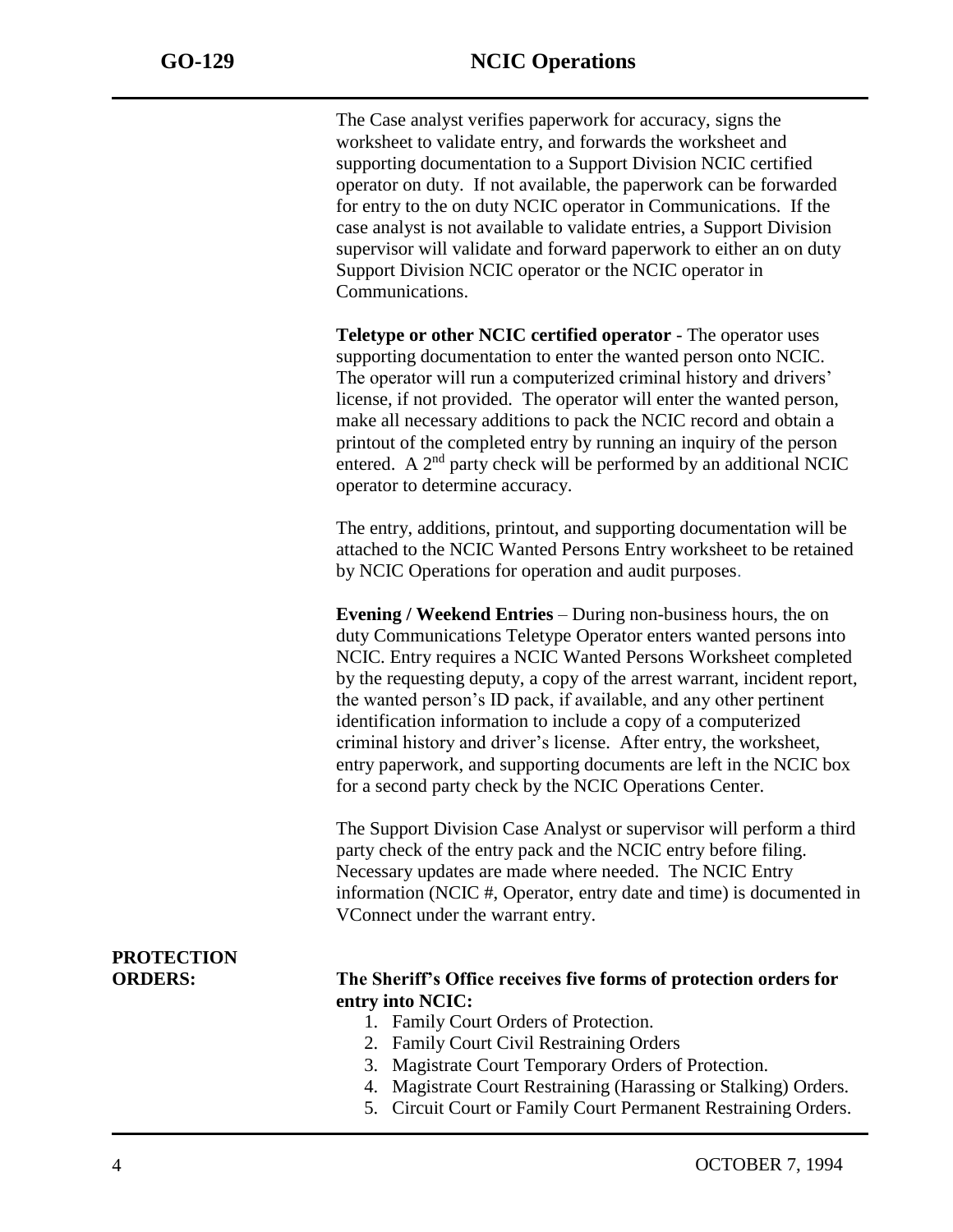**Family Court Orders of Protection and Family Court Civil Restraining Orders -** The Family Court clerk forwards two copies of each order to the Family Court sergeant and receipt of each order is documented. Each order is examined for accuracy and completeness, and the sergeant (or designee) initials and dates to document examination. The sergeant (or designee) completes a Brady Record Indicator Decision form and attaches it to the order before sending it to Communications for NCIC entry. *A separate form is completed on both Respondent and Petitioner for a mutual order.* Orders are hand delivered to the Law Enforcement Center. One copy is sent to Support Division and the other to Communications for entry into the NCIC Protection Order File. The copies in Support Division are filed and available for verification 24 hours a day.

A dismissal of an order or amendment to an order is sent to LEC via the Support Division and must meet examination and entry requirements.

**Magistrate Court Temporary Orders of Protection and Restraining (Harassment and Stalking) Orders -** These are sent directly to Support Division. A sergeant (or designee) signs, initials and examines each order for completeness. The Sergeant (or designee) completes a Brady Record Indicator Decision form and attaches it to each order. *A separate form is completed on both Respondent and Petitioner for a mutual order.* A copy of the order with attached Brady form is sent to Communications to be entered into the NCIC Protection Order File. Dismissals and amendments are handled in the same manner.

**Circuit Court or Family Court Permanent Restraining Order –** These orders are being emailed from The Clerk of Court Office directly to the NCIC Operations Center for NCIC entry and process. A copy is forwarded to the Support Division for retention.

**Incomplete Orders or Orders with Errors –** The Support Division or NCIC Operations Center returns incomplete or orders with errors to the issuing court for correction. The Support Division or NCIC Operations Center retains a copy of incomplete/incorrect orders until corrections are returned.

**Orders Issued after Normal Business Hours –** Front desk personnel take possession of orders issued at night or over the weekend. Orders are delivered to a Communications supervisor for entry into NCIC. The NCIC Operations Center retains a copy of the order, stamps the original "Entered on NCIC", and sends it to the Support Division.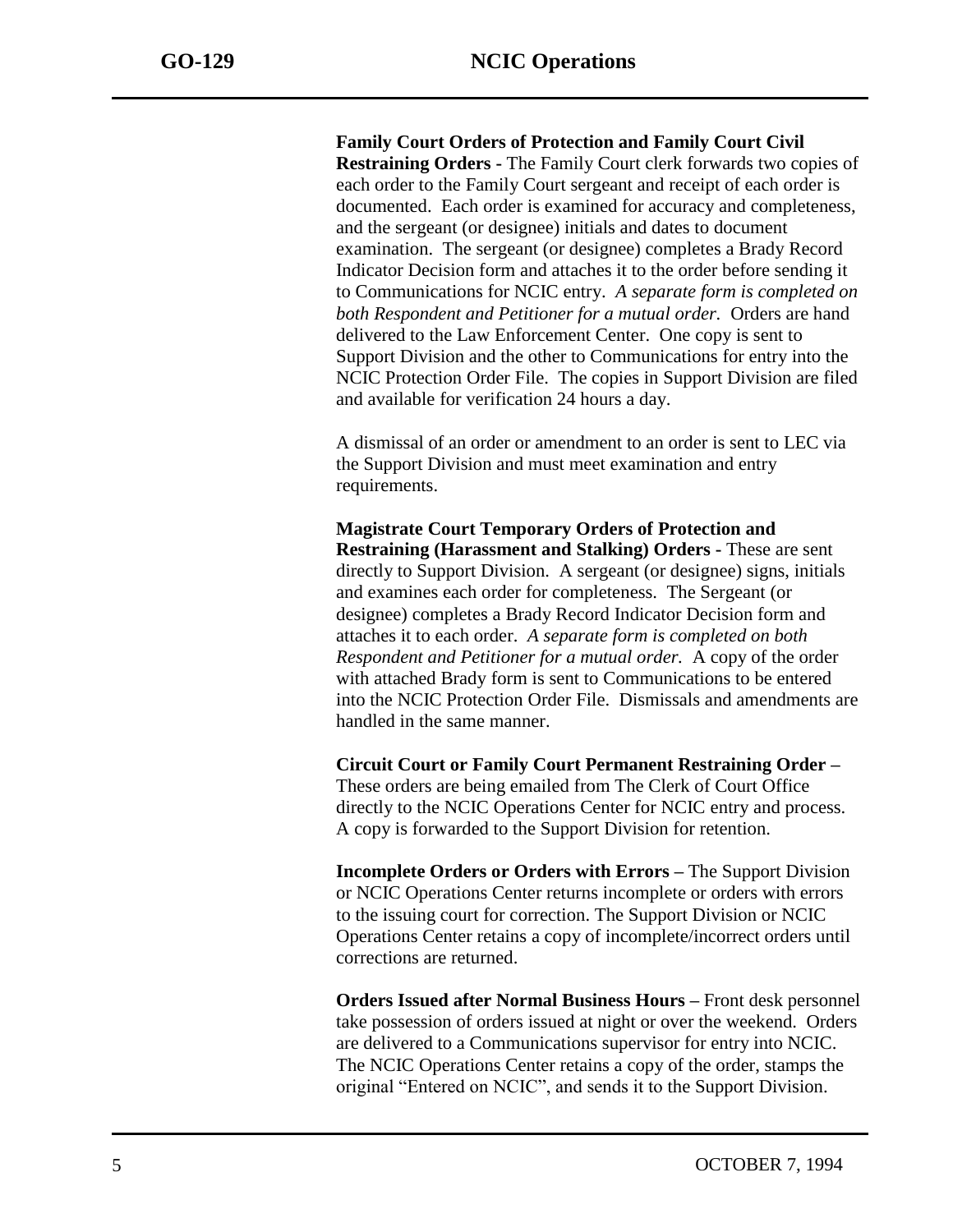If Communications or NCIC Operations Center is unable to enter the order on NCIC, it is sent to the Support Division with an explanation. The NCIC Operations Center will assist with follow ups to facilitate NCIC entry.

**Expiration Dates -** Restraining order expiration dates should be included on the NCIC entry. Dates can be extended and will necessitate NCIC update. Non-expiring orders can also be entered on NCIC. Restraining orders remain on NCIC five (5) years after date of expiration as non-active restraining orders. Expired restraining orders are scanned and kept on file in the NCIC Operations Center.

**NCIC Entry Procedures:** Refer to the NCIC Operations Manual for details on entry/audit procedures.

**MISSING PERSONS:** Agencies must have a missing person report (electronic or hard copy) on file to support a missing person entry. A record for a missing person who is the age of 21 and over may be entered in the Missing Person File provided the entering agency has signed documentation in its possession supporting the stated conditions under which the person is declared missing. This documentation (electronic or hard copy) will aid in the protection of the individual's right to privacy.

> A record for a missing person who is under the age of 21 should be entered into NCIC using one of the appropriate categories (Disability, Endangered, Involuntary, Juvenile, Catastrophe Victim, or Other) within 2 hours of receipt of the minimum data required to enter an NCIC record. A missing person report filed with an agency is sufficient documentation for entering a juvenile in the NCIC Missing Person File.

Missing persons are entered into NCIC under one of the following categories:

- 1. **Disability** A person of any age who is missing and under proven physical/mental disability or is senile, thereby subjecting him/herself or others to personal and immediate danger.
- 2. **Endangered** A person of any age who is missing under circumstances indicating his/her physical safety may be in danger.
- 3. **Involuntary** A person of any age who is missing under circumstances indicating the disappearance may not have been voluntary.
- 4. **Juvenile** A person who is missing and not declared emancipated as defined by the laws of his/her state of residence and does not meet any of the entry criteria set forth in 1, 2, 3, or 5.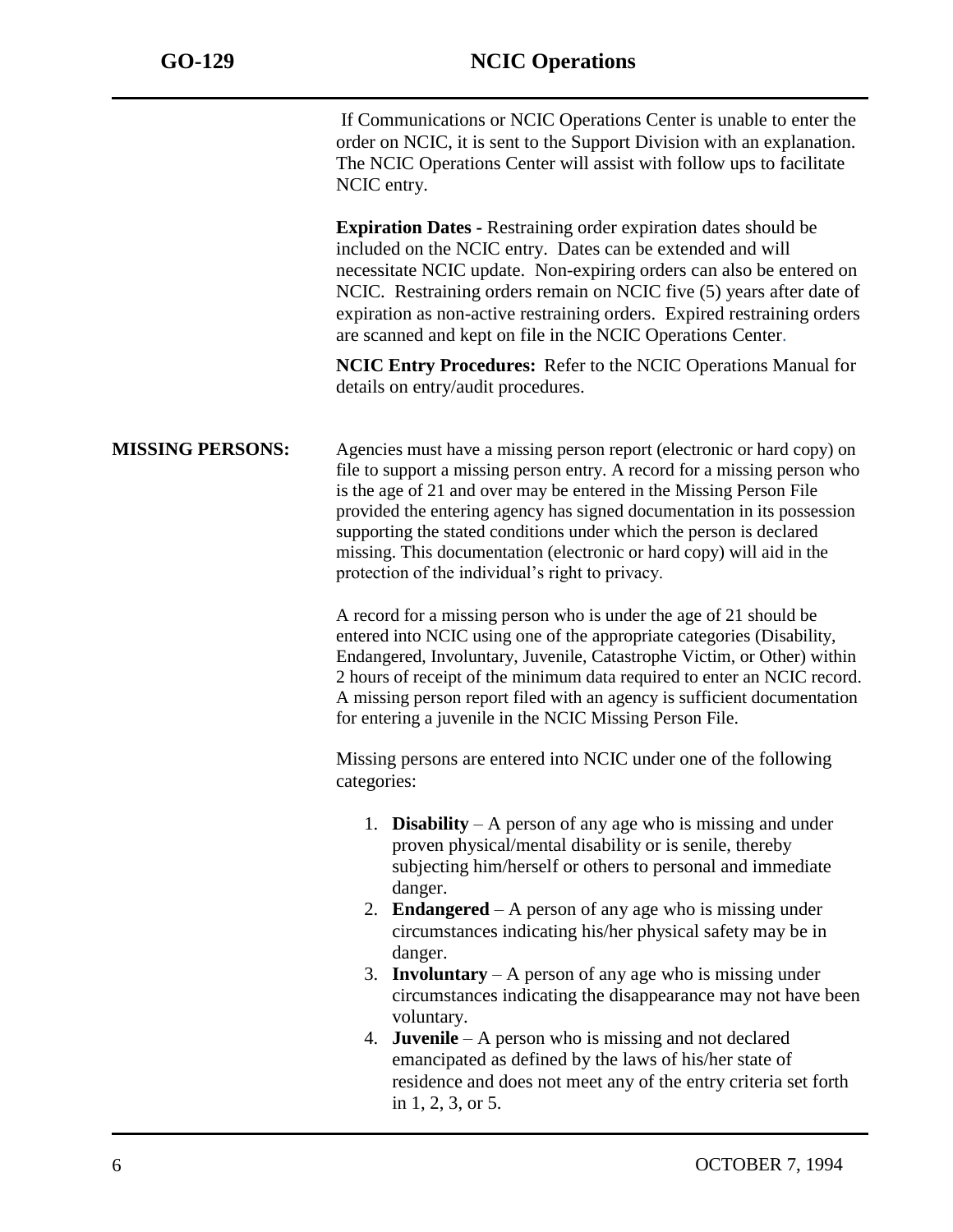|                                                                   | Adam Walsh Child Protection Act of 2006 – establishes the<br>requirements for handling reports of missing children. The<br>Adam Walsh Act established measurable and more specific<br>requirements that reports be entered into NCIC within 2 hours<br>of notification.<br>5. <b>Catastrophe Victim</b> $- A$ person of any age who is missing<br>after a catastrophe.<br><b>6.</b> Other – A person over the age of 18 not meeting the criteria<br>for entry in any other category who is missing and for whom<br>there is a reasonable concern for his/her safety or a person<br>who is under age 21 and declared emancipated by the laws of<br>their state of residence. Adam Walsh Child Protection Act of<br>2006 – establishes any person reported missing between ages<br>of 17 and 20 years of age are also required to be entered into<br>NCIC within 2 hours of notification. |
|-------------------------------------------------------------------|-----------------------------------------------------------------------------------------------------------------------------------------------------------------------------------------------------------------------------------------------------------------------------------------------------------------------------------------------------------------------------------------------------------------------------------------------------------------------------------------------------------------------------------------------------------------------------------------------------------------------------------------------------------------------------------------------------------------------------------------------------------------------------------------------------------------------------------------------------------------------------------------|
| <b>VEHICLES, LICENSE</b><br>PLATES, GUNS,<br><b>AND ARTICLES:</b> | Communications enters vehicles (including motorcycles, ATV's,<br>boats and boat motors, riding lawn mowers, tractors, and trailers) and<br>license plates into NCIC.                                                                                                                                                                                                                                                                                                                                                                                                                                                                                                                                                                                                                                                                                                                    |
|                                                                   | The GCDPS (Greenville County Department of Public Safety) -<br>Records Division enters guns and articles (including push lawn<br>mowers).                                                                                                                                                                                                                                                                                                                                                                                                                                                                                                                                                                                                                                                                                                                                               |
| <b>HIT CONFIRMATION</b><br><b>PROCEDURES:</b>                     | An agency receives a record(s) in response to an NCIC inquiry we<br>confirm the hit on any record(s) which appears to have been entered<br>for the person or property inquired upon prior to taking any official<br>actions based upon the hit NCIC record. Hit confirmation procedure is<br>based on two levels of priority: Urgent and Routine.<br>The urgent hit must be confirmed within 10 minutes. In those                                                                                                                                                                                                                                                                                                                                                                                                                                                                       |
|                                                                   | instances where the hit is the only basis for detaining a suspect or the<br>nature of a case requires urgent confirmation of a hit, priority 1 should<br>be specified.                                                                                                                                                                                                                                                                                                                                                                                                                                                                                                                                                                                                                                                                                                                  |
|                                                                   | The routine hit must be confirmed within 1 hour. Generally, routine<br>priority will be used when the person is being held on local charges,<br>property has been located under circumstances where immediate<br>action is not necessary, or an urgent confirmation is not required.                                                                                                                                                                                                                                                                                                                                                                                                                                                                                                                                                                                                    |
|                                                                   | Following confirmation with the originating agencies, a locate<br>message must be transmitted for each record on file for the subject. A<br>record should not be located if no extradition is indicated or the<br>locating agency is outside of the extradition limitations set forth in the<br>record.                                                                                                                                                                                                                                                                                                                                                                                                                                                                                                                                                                                 |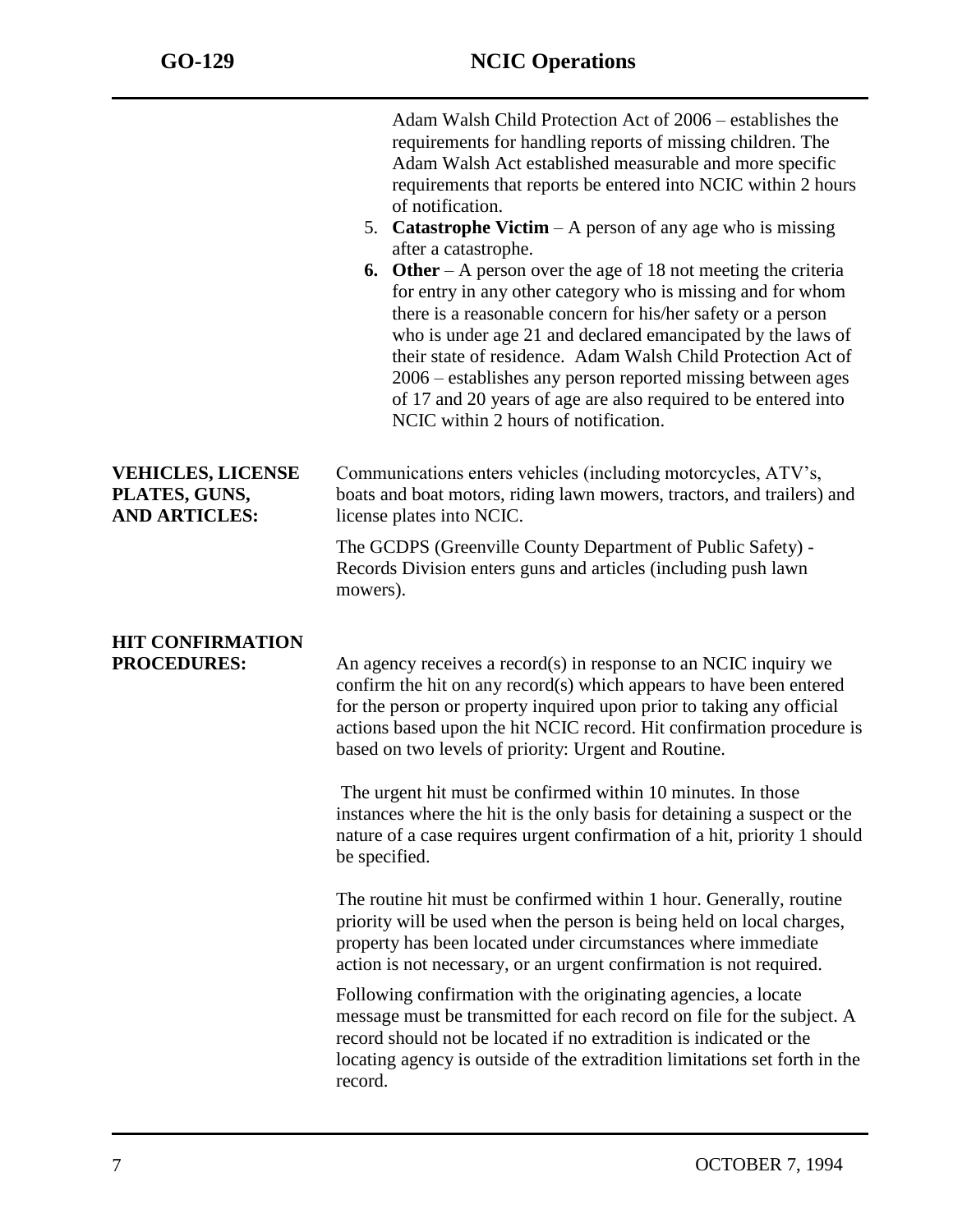When an agency places a locate of NOEX on a record, the record will be retired upon any second locate with NOEX.

When the locating agency intends to hold the subject on local charges, the locate transaction should include DETN in the EXT Field. A locate message should be transmitted only when the individual is found within the geographical area of extradition.

Detainer information may be appended only to NCIC Wanted Person File records in located status. When an inquiring agency receives a positive response, confirms *that the subject is identical,* the warrant is outstanding, and extradition *is authorized*, it must perform a locate transaction to place the record in located status. If the locating agency intends to hold the individual on local charges, the locate transaction should indicate detention by placing DETN in the Extradition (EXT) Field. At this point, the agency of record should append any detainer information to its record within 5 days of the locate transaction. Appending a detainer will allow the record to remain in NCIC until extradition can occur.

**VALIDATION:** Monthly the TAC and ATAC receive notification of the records needing validation from SLED by email. Validation obliges Greenville County Sheriff's Office to confirm that the record is complete, accurate, and still outstanding or active. Validation is accomplished by reviewing the entry and current supporting documents, and by recent consultation with any appropriate complainant, victim, prosecutor, court, nonterminal agency, or other appropriate source or individual. In the event the ORI is unsuccessful in its attempts to contact the victim, complainant, etc., the entering authority must make a determination based on the best information and knowledge available whether or not to retain the entry in the file. If the record cannot be confirmed the record will be canceled out of NCIC.

> Greenville County Sheriff's Office uses the Peak Performance validation software to perform the on-line validation process and must modify each record being validated to include updated information in the Name of Validator (VLN) Field. If a record has not been validated within a month from the request for validation, the NCIC System will generate a \$.F. Failure to Validate Notification to Greenville County Sheriff's Office on the Monday following the first Sunday of the month. The \$.F. notification serves as a warning for Greenville County Sheriff's Office to validate the record or the NCIC System will retire the record during the next purge cycle.